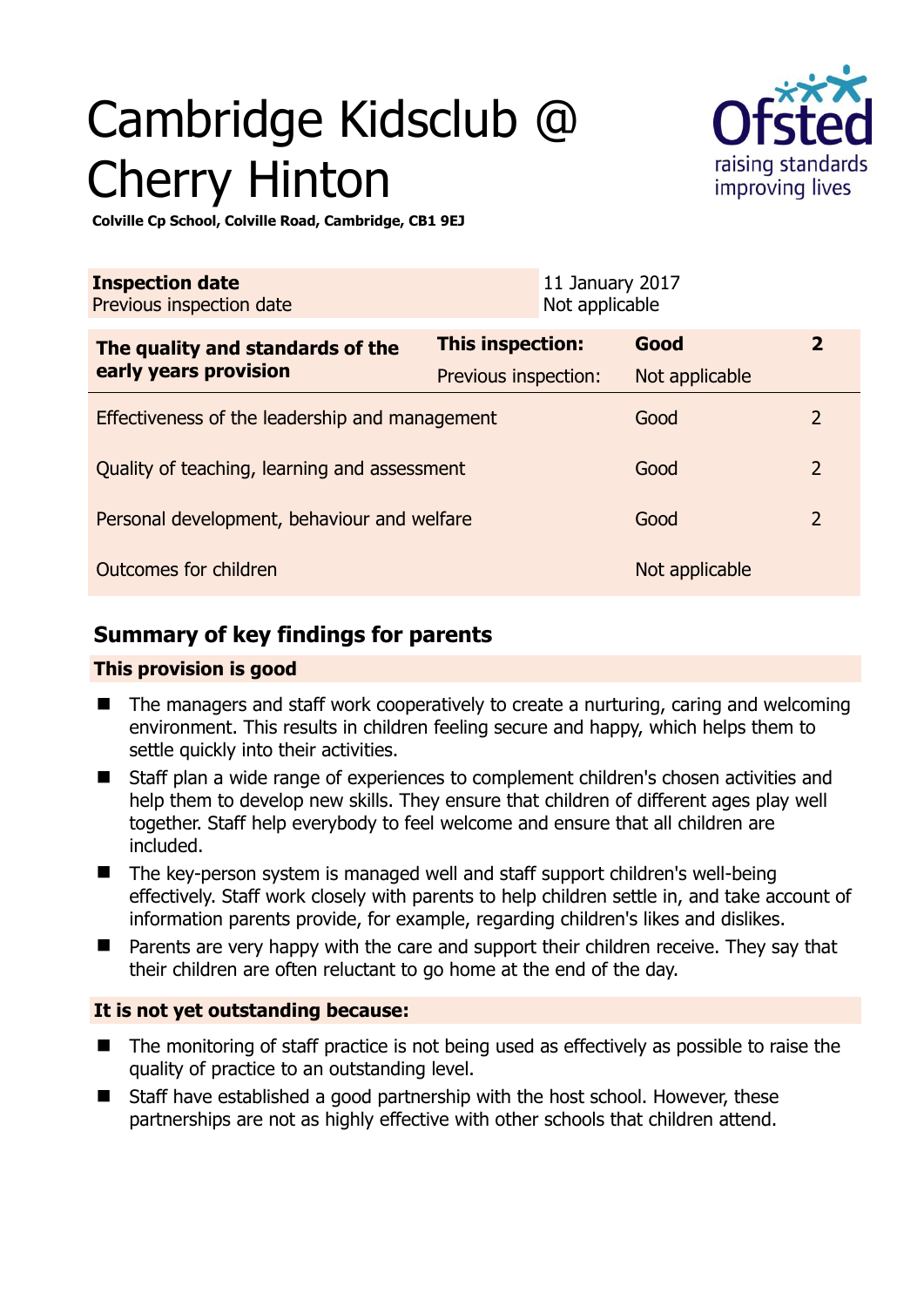## **What the setting needs to do to improve further**

#### **To further improve the quality of the early years provision the provider should:**

- $\blacksquare$  strengthen the focus on monitoring and evaluating staff's practice, to help raise the overall quality of the provision to the highest level
- $\blacksquare$  build on the partnerships with other schools that children attend, to help establish a more refined approach to complementing children's individual experiences.

#### **Inspection activities**

- The inspector looked at a range of relevant documentation, which included a selection of policies, procedures and evidence of the suitability of staff working with children.
- The inspector spoke to children and some parents during the inspection and took account of their views.
- The inspector observed the quality of staff's interactions with children, both inside and outside the club, and during the collection of children from their classrooms.
- The inspector held meetings with the manager and spoke to staff members about their roles and responsibilities.

**Inspector**  Beverley Devlin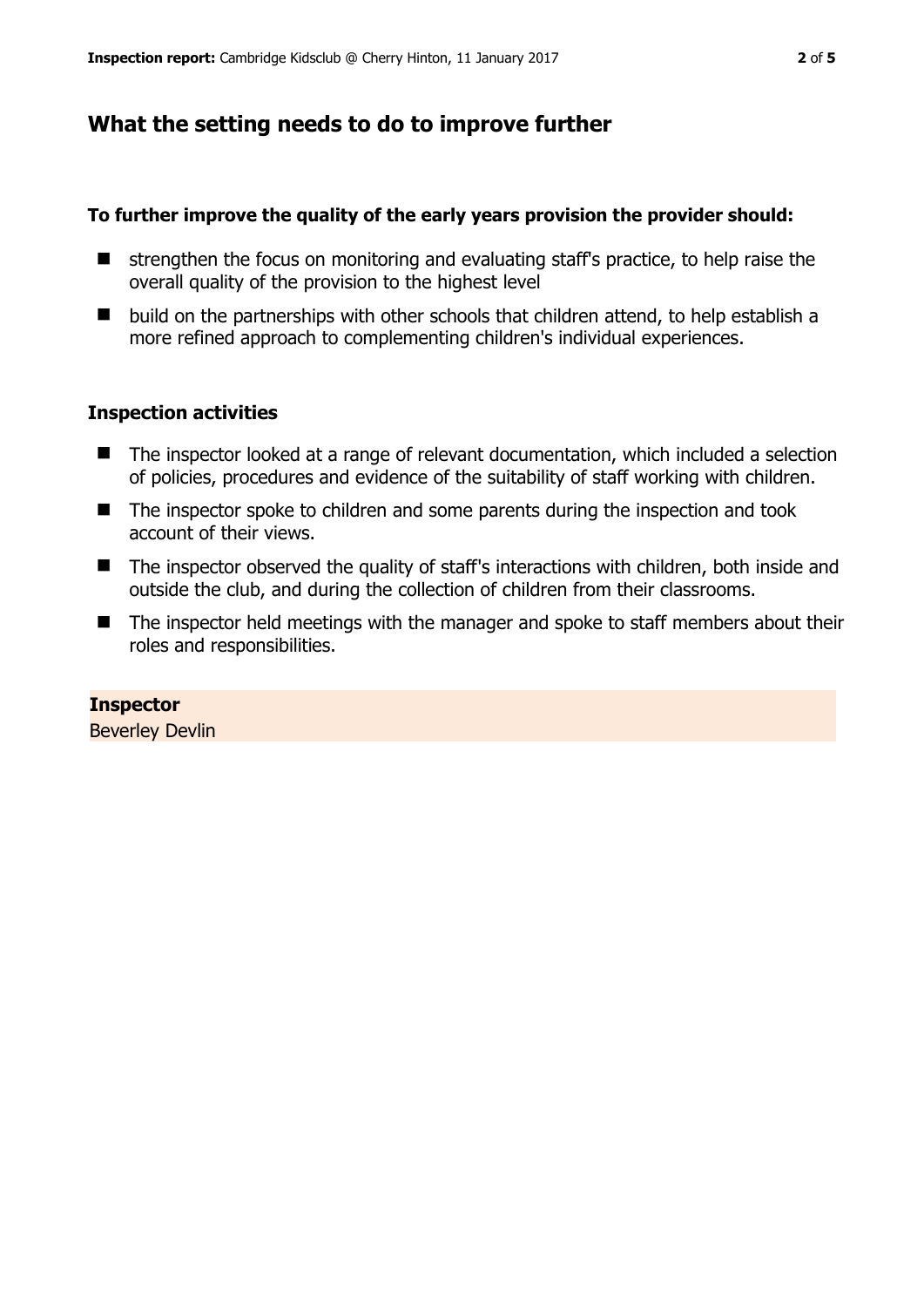## **Inspection findings**

#### **Effectiveness of the leadership and management is good**

The arrangements for safeguarding are effective. All staff have a thorough understanding of the signs and symptoms of abuse. They know what to do if they have concerns about a child's welfare. The management team has recently completed training to help identify children who may be at risk from being exposed to extreme ideas about right and wrong. Staff are well deployed to promote children's well-being. They are sensitive to children's needs and ensure they are appropriately supervised, both indoors and outdoors. Robust recruitment arrangements are used to help ensure the suitability of staff working with children. Risk assessments are completed each day to ensure all play equipment is in good working order and that the outdoor areas remain safe and secure for children to use.

#### **Quality of teaching, learning and assessment is good**

Children choose happily from a wide range of resources and activities which staff provide for them. They show that they are secure and settled in their environment, moving from one activity to another as they wish. Children settle well into the club after a day at school. Staff take account of children's likes and interests when planning activities. They interact well with children and spend their time talking with children and showing a real interest in each individual. Staff are readily available to join in with children's play, providing a successful balance of supervision, interaction and modelling of ideas. Staff communicate effectively with children. They help to extend children's language and thinking skills by asking questions that encourage them to build on their understanding and develop conversations. For example, children are asked to describe the changing appearance and consistency as they mix food colouring and liquids to make their own magic slime. They discuss quantities as they add more or less to achieve their desired result.

#### **Personal development, behaviour and welfare are good**

Children enjoy their time at the club. They have fun with their friends from school and enjoy making new friends from other schools. Children develop caring relationships with staff and are confident to ask them for help when needed. They listen attentively during group discussions and follow instructions well. Children are helpful and responsible, assisting with collecting resources and tidying up at the end of the day. Children practise drawing and writing and take part in a variety of competitive board games. They demonstrate a sense of achievement as staff celebrate their efforts and congratulate them on their ideas. Children behave well. Staff help to create a calm and friendly atmosphere at the club, with consistent guidelines and expectations for children. Children's good health and well-being are encouraged. Mealtimes are sociable occasions. Children enjoy a variety of healthy foods and play an active role in preparing their own snacks while staff talk to them about their school day. Children have good opportunities in the outdoor area to choose to play in small groups or independently. They use their bodies to move in different ways and develop their physical skills.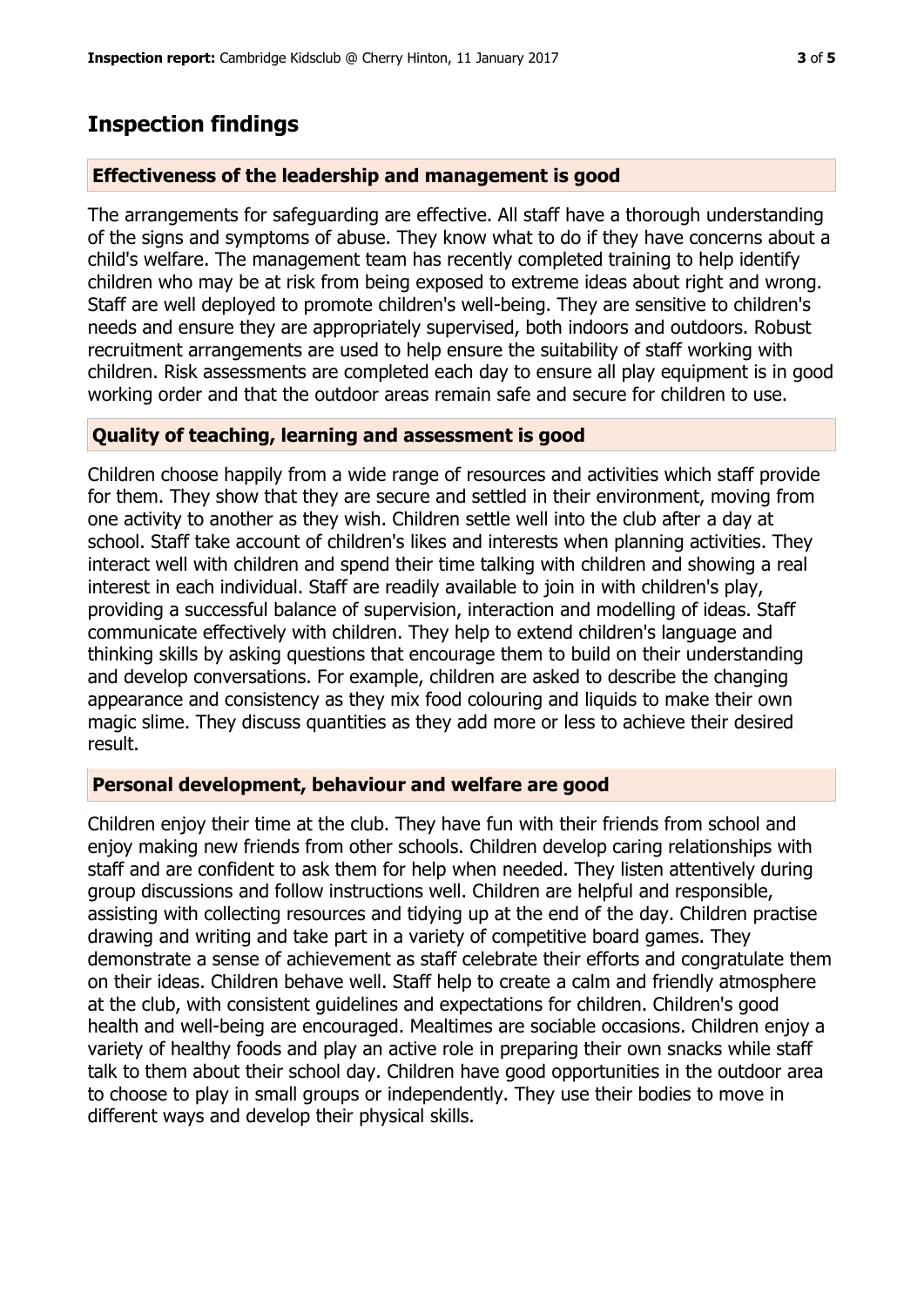## **Setting details**

| Unique reference number                             | EY484252                                                                             |  |  |
|-----------------------------------------------------|--------------------------------------------------------------------------------------|--|--|
| <b>Local authority</b>                              | Cambridgeshire                                                                       |  |  |
| <b>Inspection number</b>                            | 999190                                                                               |  |  |
| <b>Type of provision</b>                            | Out of school provision                                                              |  |  |
| Day care type                                       | Childcare - Non-Domestic                                                             |  |  |
| <b>Registers</b>                                    | Early Years Register, Compulsory Childcare<br>Register, Voluntary Childcare Register |  |  |
| Age range of children                               | $4 - 11$                                                                             |  |  |
| <b>Total number of places</b>                       | 16                                                                                   |  |  |
| Number of children on roll                          | 40                                                                                   |  |  |
| <b>Name of registered person</b>                    | Cambridge Kidsclub Limited                                                           |  |  |
| <b>Registered person unique</b><br>reference number | RP906932                                                                             |  |  |
| Date of previous inspection                         | Not applicable                                                                       |  |  |
| <b>Telephone number</b>                             | 07960412716                                                                          |  |  |

Cambridge Kidsclub @ Cherry Hinton was registered in 2014. The club employs five members of childcare staff. Of these, two hold relevant qualifications at level 3. The club operates from Monday to Friday during school term time only. Sessions are from 3pm until 6pm.

This inspection was carried out by Ofsted under sections 49 and 50 of the Childcare Act 2006 on the quality and standards of provision that is registered on the Early Years Register. The registered person must ensure that this provision complies with the statutory framework for children's learning, development and care, known as the early years foundation stage.

Any complaints about the inspection or the report should be made following the procedures set out in the guidance 'Complaints procedure: raising concerns and making complaints about Ofsted', which is available from Ofsted's website: www.gov.uk/government/organisations/ofsted. If you would like Ofsted to send you a copy of the guidance, please telephone 0300 123 4234, or email enquiries@ofsted.gov.uk.